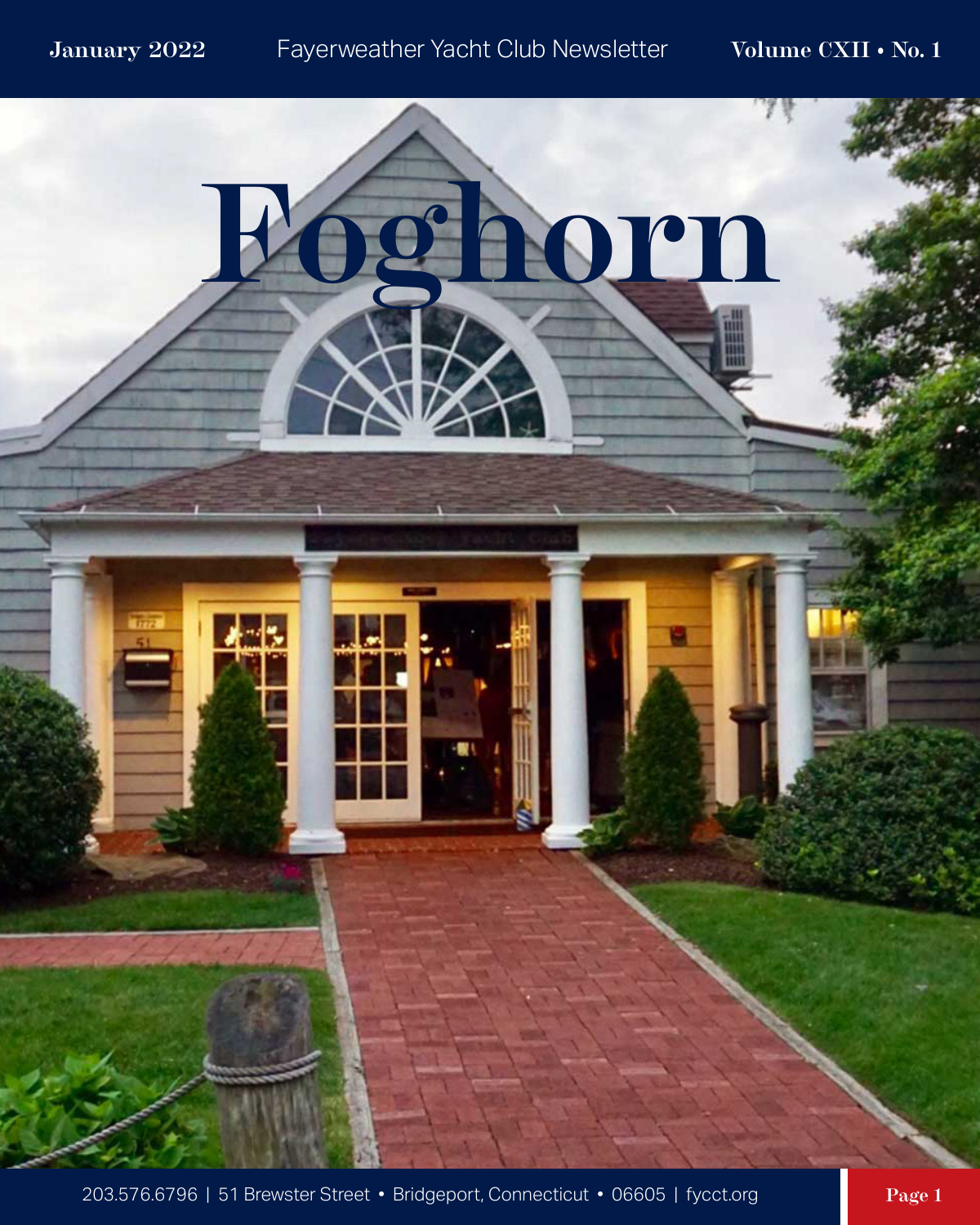### **FROM THE COMMODORE**

Hello Everyone,

January, a new year! I truly hope everyone had a happy holiday season.

I really don't have a lot to report. The overhang project is in the hands of the Bridgeport building department, waiting for permits.

*I would like to take this opportunity to thank my supporting staff, Gary Conrad, Treasurer, Tony Ortiz, Recording Secretary, Bob Ellwanger, Vice Commodore, Martha Dixon, Rear Commodore (who stepped in late to save the day), Claudine Mears, Financial Secretary and of course the entire Board of Governors for their dedication throughout the year.*

I wish the very best for FYC in the years to come and hope you, the membership, support our club for many years in the future.

*Until next time,* **Bob Schley Commodore**

> **A supplemental Election Section will be published at the end of this week. Inside will cover all the bios of the nominated candidates and those running from the floor.**



#### **FLAG OFFICERS**

**Commodore** Bob Schley

**Vice Commodore** Bob Ellwanger

**Rear Commodore** Martha Dixon

> **Treasurer** Gary Conrad

**Recording Secretary** Antonio Ortiz

**Financial Secretary** Claudine Mears

#### **Board of Governors**

Susan Kiely Dave Nemeth Johnpatrick (JP) O'Brien Rich Parker Mike Roberts Phil Blagys Tim Casey Mark Michaels Jim Hasak

**Appointed Officers** Fleet Captain

Bob Butler

Fleet Chaplain Brian Kelly Larry Fullerton

Fleet Surgeon Dr. Cosmo Filiberto

> **Club Manager** Dan Conroy

**Auxiliary President** Debra Rosati

**Foghorn Publisher** Andrea Helenthal Smith helenthal.andrea@gmail.com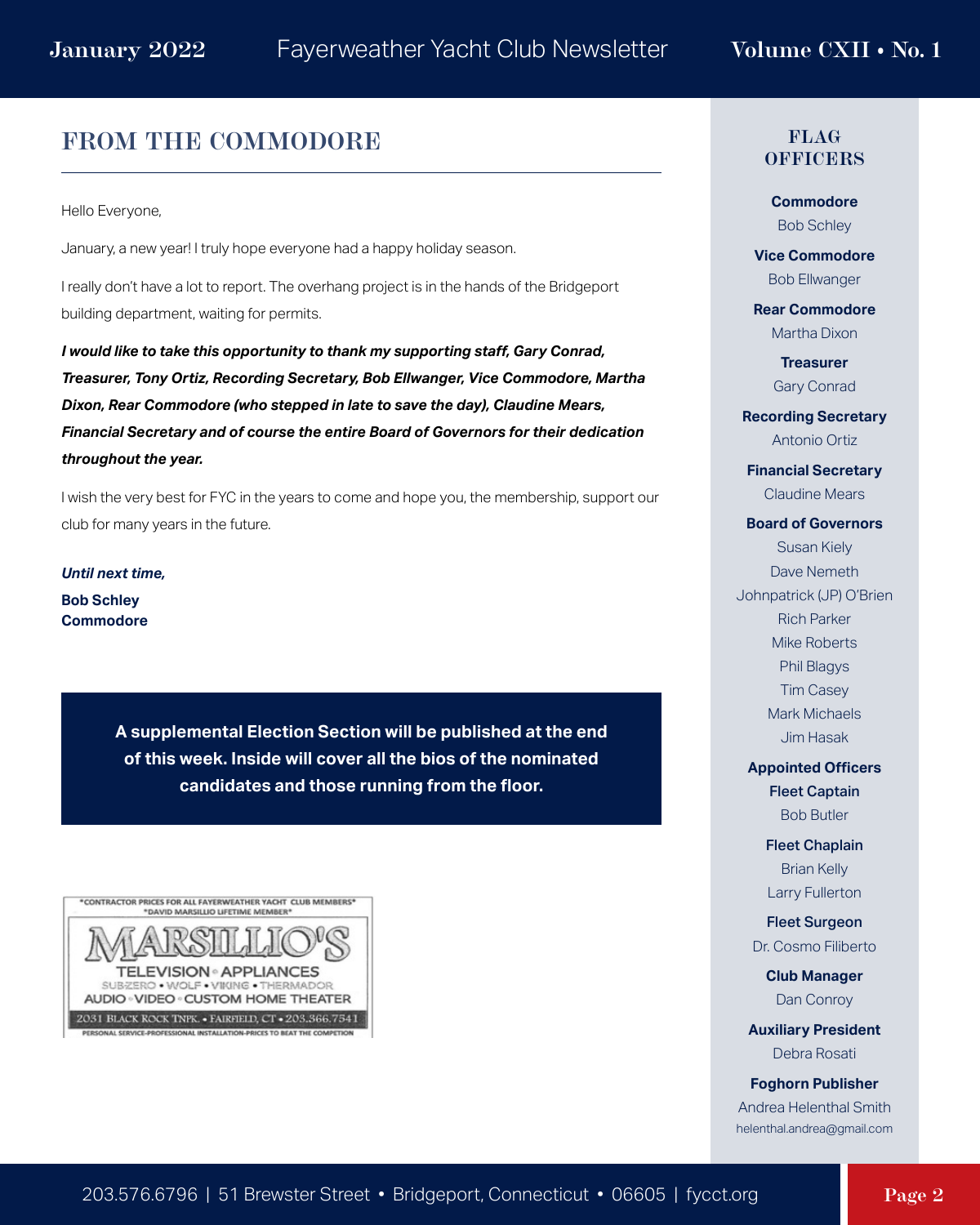# **FROM THE VICE COMMODORE**

**The Gonzalez Family Grill returns on Tuesday, January 4th, with all your lunch, brunch, dinner and grill favorites**. Also, mark your calendar for the return of **Taco Tuesday on January 25th and the last Tuesday of the month thereafter**. Many thanks to the Fishing Committee for serving pop-up lunches the last two weeks of 2021!

Work is underway to develop an on-line Ship's Store, where members will be able to choose from hundreds of Club-branded merchandise and apparel – far more than we're able to maintain as physical inventory at the Club. Stay tuned for additional details and a projected launch date.

The Vice Commodore relies heavily on the volunteer members of two committees to ensure that the bar and kitchen operations meet member expectations and deliver value. I am grateful for the members of the Bar Committee (Pat Gombos, Mark Berish, Jerry Hogarth, Mike DelVecchio, Ricky Filep and Chris Filep) who once a month spend a few early Sunday hours at the club taking inventory. Thanks also to the Kitchen Committee (David Nemeth, Jose Columna, Bob Schley, Emily Hyde and Jon Baum) who last year assisted in selecting not one but two kitchen providers. Volunteers such as these have made my past two years as Vice Commodore rewarding and productive.

*Best wishes and smooth sailing in 2022 for all Club members, their families and guests.*

**Bob Ellwanger Vice Commodore**

# **FROM THE REAR COMMODORE**

Happy and healthy new year to all the members and their families. December Included a fun Christmas party for the kids. Gift bags filled with treats and toys, face painters and a live Magician show with his bunny were enjoyed by all. The Galley provided an nice lunch. I would like to thank the Auxiliary members for helping me , and donating baked goods, as well as a financial donation. Santa arrived by Bridgeport fire boat thanks to a BOG member Mark Micheals and of course a "member" Santa. The elves did a great job organizing the children. I thank you all. I was able to host a toys for tots Yale new haven hospital event. We made a great Christmas for so many sick kids. Lake Avenue project played for free, our kitchen extended their hours. The bar made a Huge profit. I need to thank Carly and Bill for their amazing service behind the bar. It was an incredible evening. I hope more events like that in our future. I was happy to be able to fit the harvest dance, Xmas party, toys for tots events into 2021.

*2022 will be a better year for all of us!* **Martha Dixon Rear Commodore**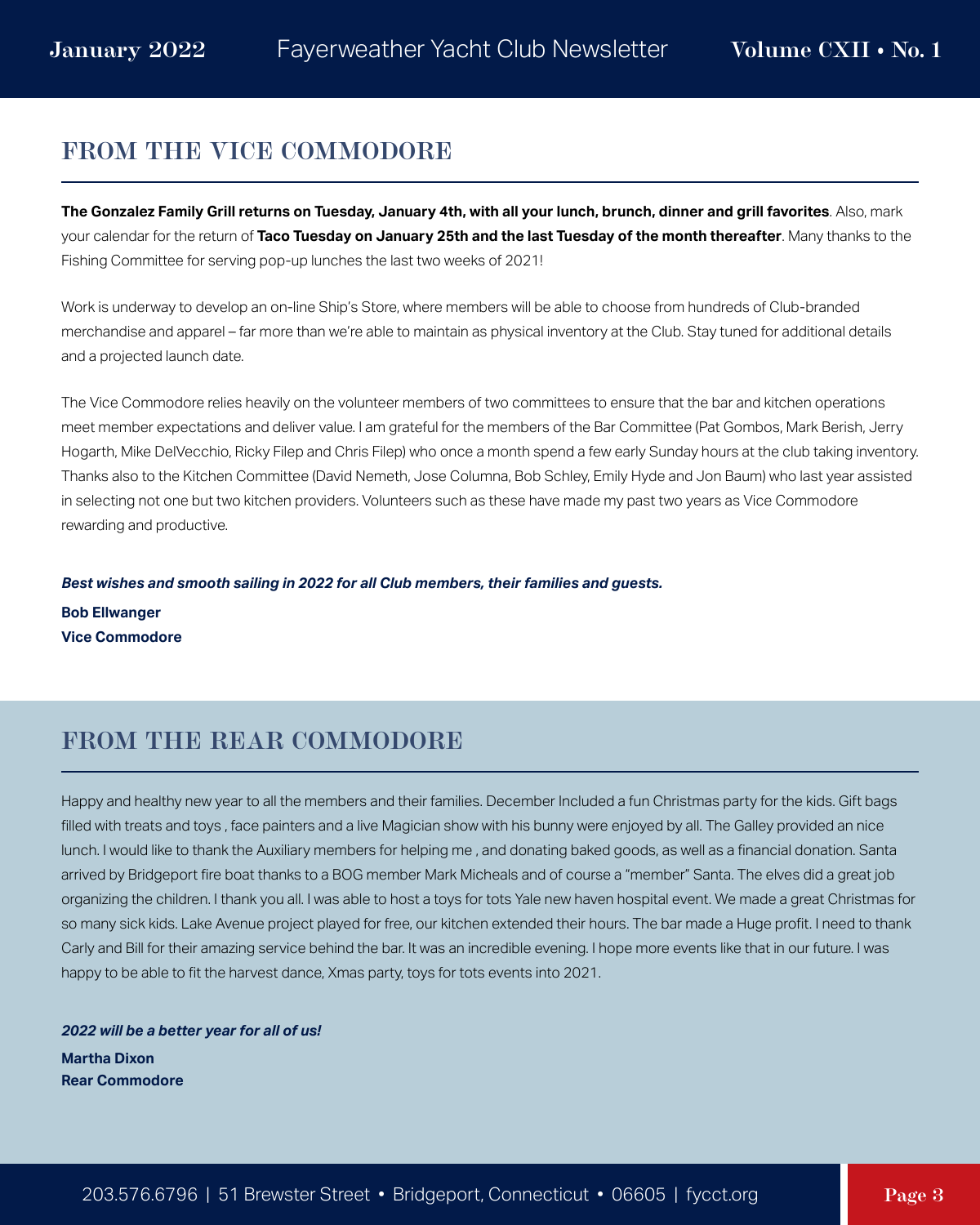

## **AUXILIARY CORNER**

**HAPPY NEW YEAR! Let's hope this year brings less focus on Covid variants!**

We had a busy month in December getting ready for the holidays. **We collected \$400 to donate to the Black Rock Food pantry**. Thanks to everyone who supported this worthy cause.

*Thanks to the following members and family who helped to decorate the club for the holidays:*

*Chloe, Hunter and Meadow Dzurka, Denise Kristy, Kristie Nemeth, Maritza Ortiz, Kathleen Pierce, Deb Rosati, Trish Tommins, and Sharon Ward*.

December 8th was our holiday dinner. The Flag staff served the Auxiliary members steak or lobster, prepared by the Fishing Committee. *Thanks to Trish Tommins for planning much of the event and for the other 'elves' who helped provide salad, sauce, etc*. It was a fun time for all! Check out some pictures on our new FYC Auxiliary Facebook page!

*Thanks to those who supported the Children's Christmas party by donating baked goods and helping with the grab bags.*

### **MEETING + ELECTION JAN. 12**

**January 12th at 7:00pm, we will have a brief meeting followed by an election.** We are voting on the open positions of Vice president, Treasurer and 3 BOG openings. The slate has been posted at the club. Candidates are Kristie Nemeth-VP, Lindsay Whitin-Treasurer, and Kara Wagner and Chloe Dzurka -BOG.

*BRING YOUR MEMBERSHIP CART TO VOTE.*

#### **DUES DUE JAN. 31**

**Dues are \$40 for returning members prior to March 1st and \$55 for late dues paid after March 1.**

Either pay with the club invoice you receive, or mail dues payable to FYC Auxiliary to the club, attention Auxiliary.

If you do not receive an FYC invoice (Life member or deceased spouse), we will invoice you separately. Payment should be made payable to FYC, and send to the club to the attention of Diane Billings. If you don't receive an invoice by end of January, please let us know. We want to avoid dropping you from membership.

#### **MEETINGS**

We got off to a late start in 2021, holding regular meetings in September. Many Auxiliary clubs did the same. There was only 1 Meet n Greet in August at SNBC. We did have a fun happy hour with our Goodbye Quarrantini! Too bad it's still here! And we ended the year with a fun holiday dinner. The biggest accomplishment was helping to get the carpet installed! It was worth the wait. It looks great!

#### *I'm hoping that activities pick up in 2022 and we have a lot of fun things planned!*

**Debbi Rosati Auxiliary President**

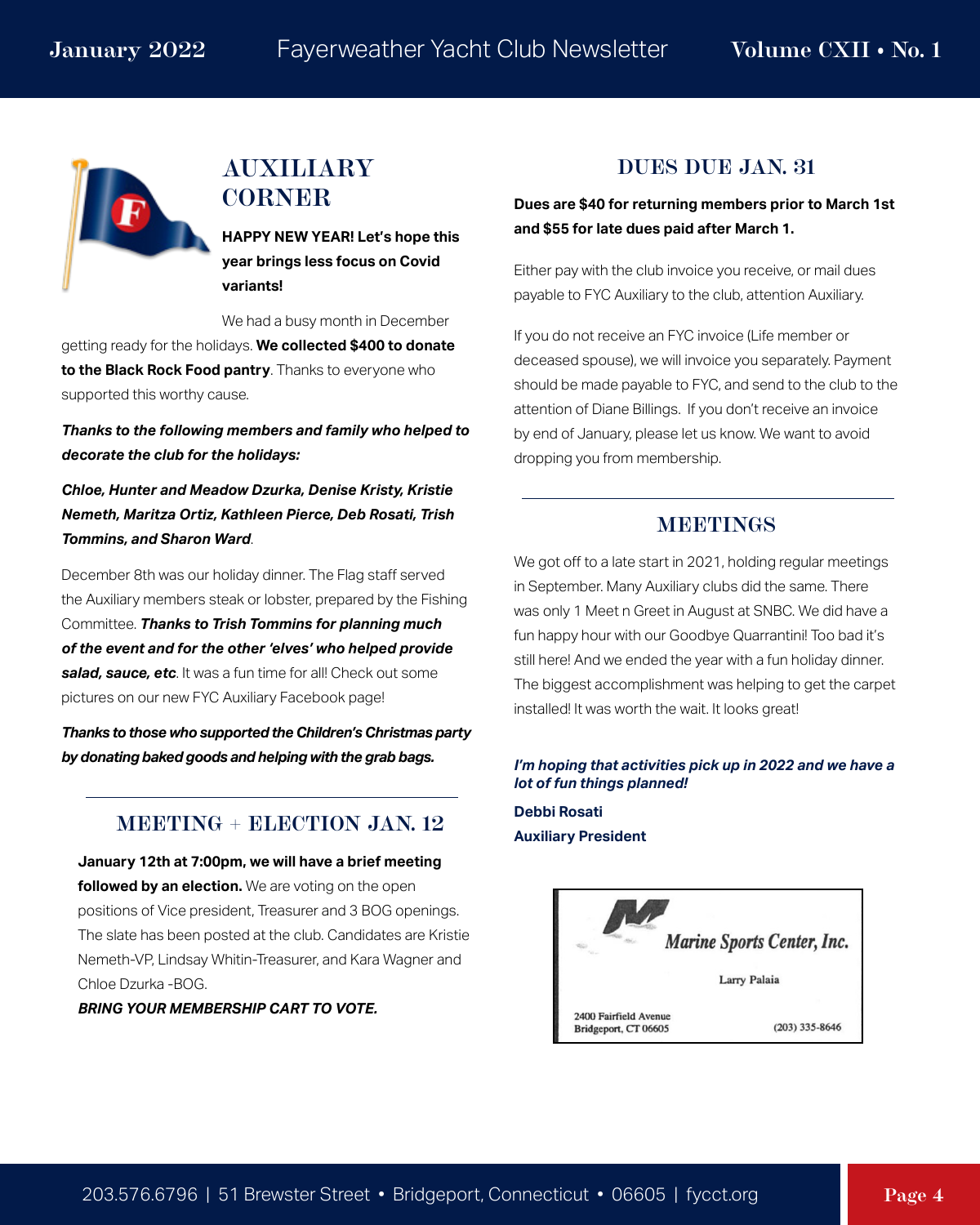# **FROM THE SAILING COMMITTEE**

The Sailing committee has a lot of exciting news and new programs for the 2022 season. I have been asked about starting a junior program for years. **More on that below. Wednesday night racing will start May 11th**. In addition, we are planning on hosting a few events this year. Sail Park City regatta, Ken Johnson Team racing event as well as our traditional Halloween and Wild Turkey regattas It. A new event will be the 26 and under racing series.

#### **FYC JUNIOR SAILING**

### **FYC will be partnering with Sail Away out of Captains Cove to host a Fayerweather Kids Learn to sail program. August 8th through the 19th will be Fayerweather**

**Week(s**). Sail Away will sponsor a Fayerweather Kids Only two-week Junior Sailing. The program will be managed by Sail Away at Captains Cove. FYC grounds will be used for some of the activities as well as Drop off and Pick up points for the program. Please look here and for an email for more information to come.

#### **SAILING 2022 SCHEDULE**

**Wednesday Night Sailing will start up again May 11th**. All members and non-members are welcome to join. If you are a beginner or an advanced sailor or have a friend who is not a club member but would like to do some "Beer Can" racing, FYC Wednesday Night series is a lot of fun. There are two classes of boats Spinnaker and Non-Spinnaker. We had 28 boats on the starting line last year, we would like to see more. There will be a "Looking to Crew" and a "Looking for Crew" sign-up sheets on the FYC web site. Go to FYCCT.ORG/ Sailing/ Crew Register to put in your information. (https://fycct. org/index.cfm?ID=169)

#### **26 + UNDER RACE SERIES**

If you enjoy sailing a smaller boat, we will be hosting a 26 and Under (boat length, not age) race series during the week. The idea is to involve more sailors into a race series that is lighthearted and fun. The series would run from June to August. Look for more information in the next few months

#### **LADIES SAILING**

FYC will be hosting a Ladies Sailing night over the summer of 2022. We are looking for FYC boat owners to sponsor their boats to take the lovely ladies of FYC/Auxiliary out for a night of sailing. There is a lighthearted race, all amateurs, to get the sailing mood going. The Ladies nights are a "no pressure" casual sail. Look for a sign-up email as either a participant or boat owner in the new year. Ladies sailing nights will be Fridays in June and July. *Any questions or comments on the sailing program please feel free to reach out to Mike Mears Sailing@FYCCT.org.*

#### **FYC BOAT CLUB**

The Learn to sail classes will start up again this spring in May. Many sailors who did not complete their 4 days on the water, please email the sailing committee to sign up for more on the water lessons. We will also be holding another set of classes over the summer.

#### **SAILING COMMITTEE**

I will be looking for a few members to join the Sailing Committee next year. The commitment is light, and the activities are fun. Please email Sailing@FYCCT.org if interesting in being on the committee next year.

*Fair Winds* **Mike Mears Sailing Chair**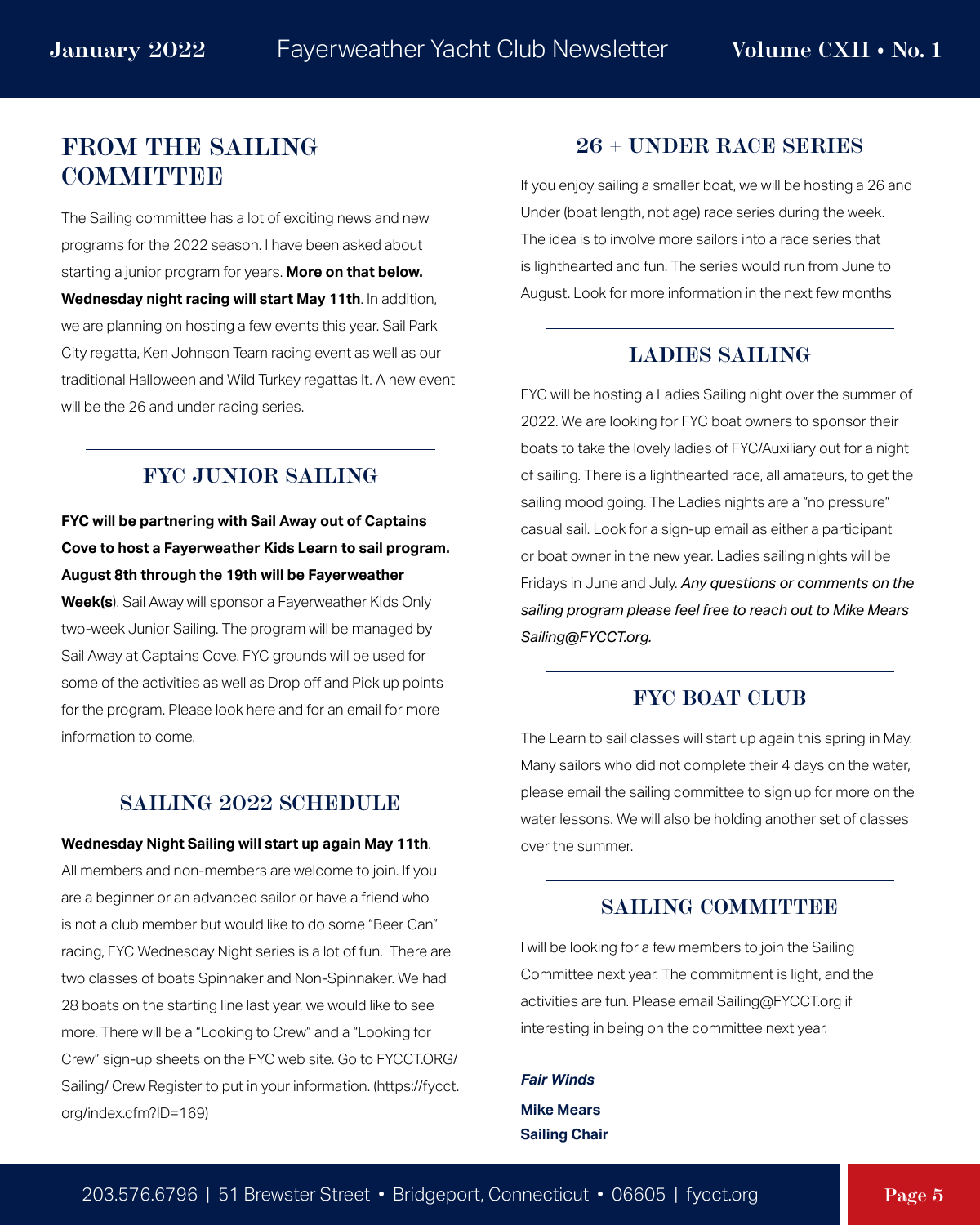# **FROM THE FISHING COMMITTEE**

#### **Happy 2022! Here we go!**

 I am almost afraid to ask what this year will have in store for us all, but if you can count on anything rest assured that the FYC Fishing Committee is ready for another fun year that will feature our traditional schedule of events and of course some surprise pop-ups as well.

**During 2022 one goal I do have is to expand participation with the Fishing Committee and get more members involved with us and the events that we host**. Thank you to all the guys and gals that worked with the committee and volunteered to make all of these events a success for our members and their guests we have a great crew. Keep an eye on emails and FYC social channels for information and we will have our 2022 schedule of events available soon.



# **Computer Payroll Services, Inc.**

**Thomas J. Gabriel President** 

1297 Park Avenue + Bridgeport, CT 06604  $(203)$  367-7734 +  $(203)$  335-9375 Fax

### **2021 FISHING BOARD FINAL**

Here is the "Fishing Board" contest results for 2021. John Kollar and Matt Zygmant had one of the most dominant years we have ever seen. Nice job guys and congratulations to all our winners. Look forward to everyone participating again in 2022

| <b>Species</b>   | <b>First</b>  | <b>Second</b> | <b>Third</b>        |
|------------------|---------------|---------------|---------------------|
| <b>Blackfish</b> | 8.30          | 7.04          | 5.30                |
|                  | John Kollar   | Mike Vass     | Matt Zygmant        |
| <b>Black Sea</b> | 3.70          | 3.47          | 3.33                |
| bass             | John Kollar   | Larry Palaia  | Matt Zygmant        |
| <b>Striper</b>   | 47"           | 44"           | 38"                 |
|                  | Matt Zygmant  | John Kollar   | <b>Steve Ehrens</b> |
| <b>Fluke</b>     | 7.92          | 7.67          | 5.14                |
|                  | John Kollar   | Matt Zygmant  | John Procopio       |
| <b>Porgy</b>     | 2.24          | 2.10          | 2.07                |
|                  | John Kollar   | John Procopio | Matt Zygmant        |
| <b>Bluefish</b>  | 38"           | 36"           | 35"                 |
|                  | Jerry Hogarth | Matt Zygmant  | John Kollar         |
| Winter           | 3.15          | 2.09          | 1.98                |
| <b>Flounder</b>  | John Kollar   | Larry Palaia  | Ed Kasper           |

*All fishermen are liars, except you and me… And I'm not so sure about you!* 

**Keith Jamaitis FYC Fishing Committee**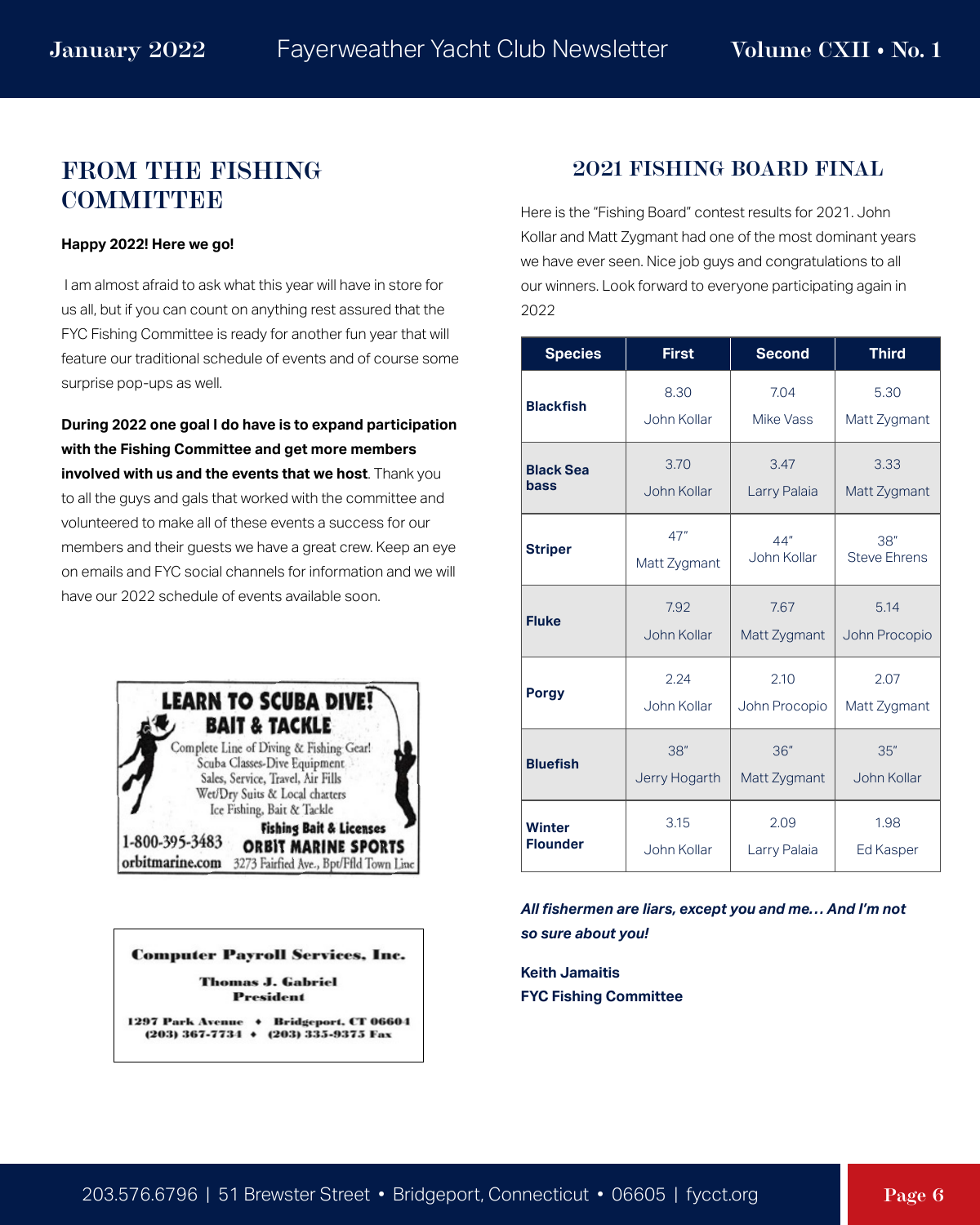# **FROM THE FLEET CAPTAIN**

**There is something coming that may be of interest to you! If indeed you sail a boat that is twenty-six feet and smaller, it is called the " Twenty-Six Feet And Under " race.**

Details are fairly simple and I have taken them from the format used by Terry when he started the Wednesday Night Racing in 1964. They are as follow:

The course will be 2-10- and home, that simply means: Bridgeport Harbor entrance Red Two., hen around Bpt Red Ten and then Home. Home is the same as the starting gate, i.e. between Black Rock 2A and Black Rock Red Nun 2.

Bpt Red Two is to be left to Port, Bpt Red Ten is also to be left to port. Finish is of course between Black Rock Two and Two A.

No charge ever for any of these races., we are using all government marks...additional details will be posted in this famous periodical as we close upon the summer and warmer weather.

At the moment we have just under six boat skippers who are interested. We are holding our breath to see if they really show up. this will be a fun race and you will have fun or you must drop out.

*Any question, ring me at any time! 203.268.5775* **Bob Butler Fleet Captain**